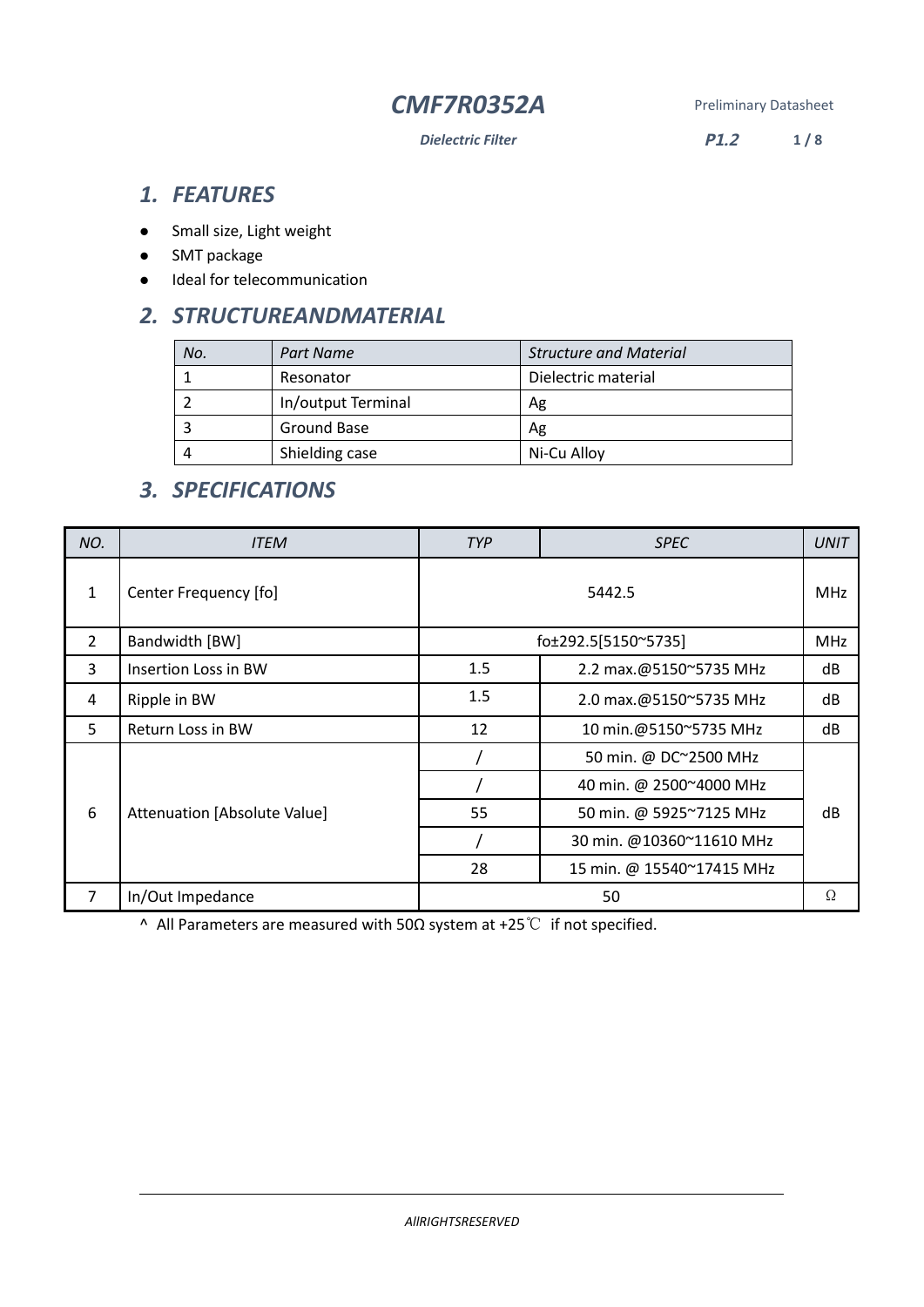### *Dielectric Filter* **P1.2 2 / 8**

# *4. FREQUECNY RESPONSE*

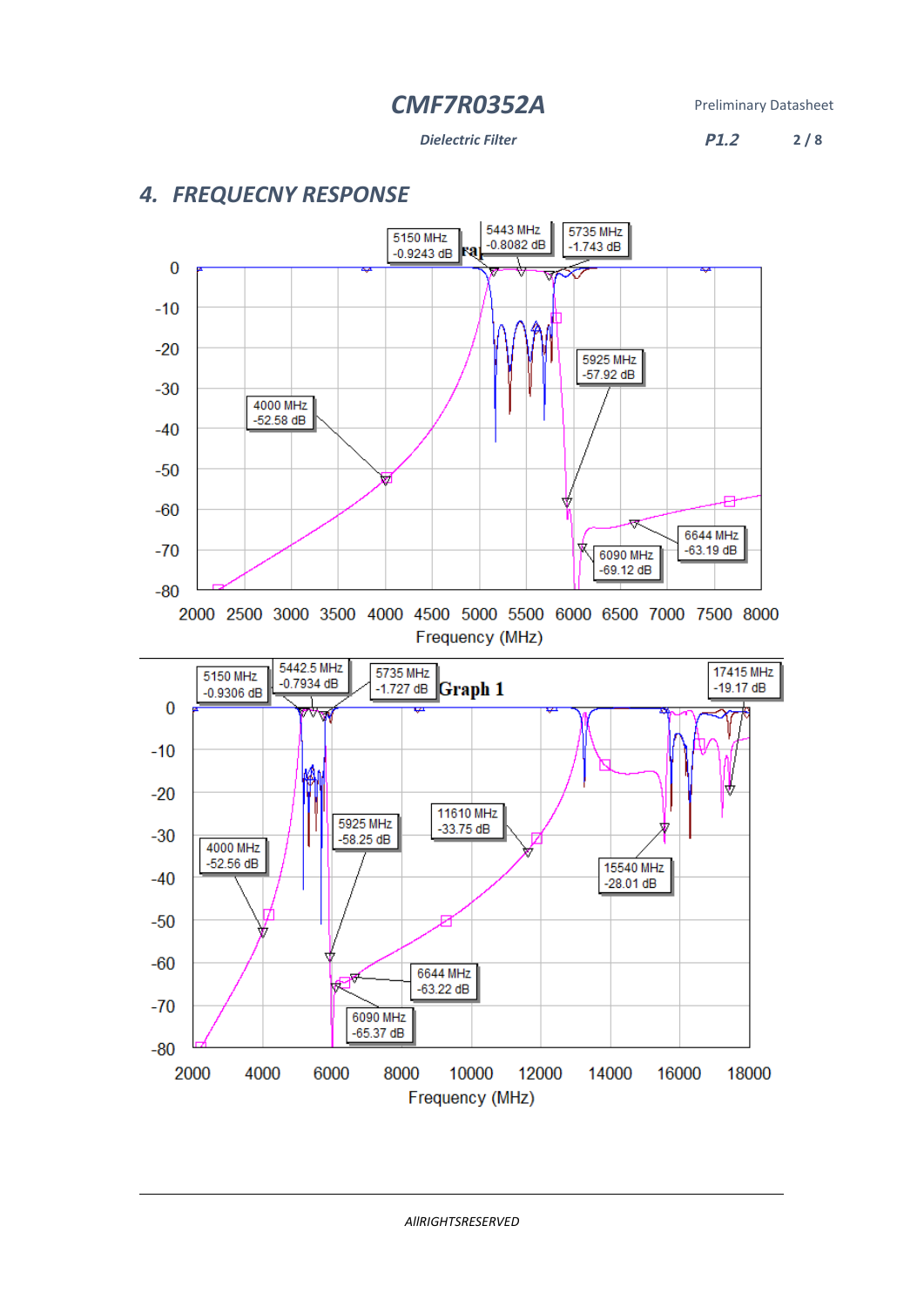*Dielectric Filter* **P1.2 3 / 8**

# *5. STRUCTURE AND LAYOUTRECOMMENDATION*

## *5.1. Filter drawing*



# *5.2. RECOMMENDED PC BOARD PATTERN*





## 5.2.1 NOTES

- The recommendation of steel mesh thickness: 0.1mm.
- The recommendation of soldering paste: ALPHA CVP-390.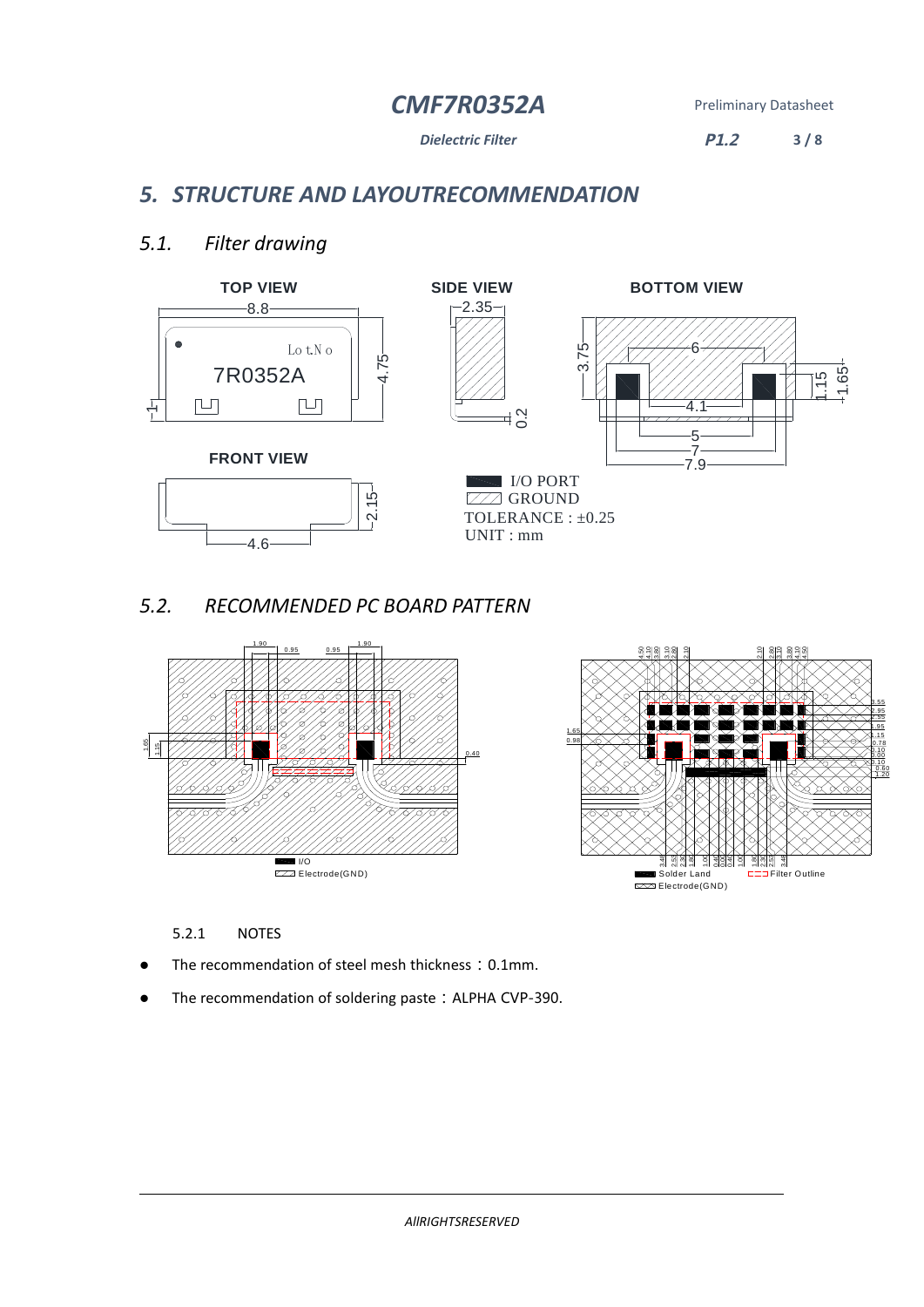*Dielectric Filter* **P1.2 4 / 8**

# *5.3. EVB (Test PCB) CHARACTERISTICS*



| 6-layer stack up |                         |                      |               |          |                    |     |      |
|------------------|-------------------------|----------------------|---------------|----------|--------------------|-----|------|
| #                | <b>Name</b>             | Material             | Type          | Weight   | <b>Thickness</b>   | Dk. | Df   |
|                  | <b>Top Overlay</b>      |                      | Overlay       |          |                    |     |      |
|                  | <b>Top Solder</b>       | <b>Solder Resist</b> | " Solder Mask |          | 0.4 <sub>mi1</sub> | 3.5 |      |
|                  | <b>Top Layer</b>        |                      | " Signal      | loz      | 1.4 <sub>mi1</sub> |     |      |
|                  | Dielectric 1            | PP-021               | " Prepreg     |          | 5.2mil             | 47  | 0.02 |
|                  | Layer 1                 | CF-004               | " Signal      | $1/2$ oz | 0.7 <sub>mi1</sub> |     |      |
|                  | Dielectric <sub>2</sub> | FR4                  | Core          |          | 16.9mil            | 4.2 | 0.02 |
|                  | Layer 2                 | CF-004               | w Signal      | 1/2oz    | 0.7 <sub>mi1</sub> |     |      |
|                  | Dielectric 3            | PP-021               | - Prepreg     |          | 5m1                | 4.7 | 0.02 |
|                  | Layer 3                 | CF-004               | w Signal      | $1/2$ oz | 0.7 <sub>mi1</sub> |     |      |
|                  | Dielectric 4            | Core-009             | Core          |          | $16.9$ mil         | 4.5 | 0.02 |
|                  | Layer 4                 | CF-004               | w Signal      | $1/2$ oz | 0.7 <sub>mi1</sub> |     |      |
|                  | Dielectric 5            | PP-021               | - Prepreg     |          | 5.2 <sub>mi1</sub> | 47  | 0.02 |
|                  | <b>Bottom Layer</b>     |                      | " Signal      | 10z      | $1.4$ mil          |     |      |
|                  | <b>Bottom Solder</b>    | <b>Solder Resist</b> | " Solder Mask |          | 0.4 <sub>mi1</sub> | 3.5 |      |
|                  | <b>Bottom Overlay</b>   |                      | Overlay       |          |                    |     |      |

# *6. RELIABILITY*

# *6.1. Absolute maximum rating*:

| <b>Operation Temperature Range</b> | -40~+100℃         |  |  |
|------------------------------------|-------------------|--|--|
| Storage Temperature Range          | -40~+85˚C         |  |  |
| Storage Humidity                   | $80\%$ RH or less |  |  |
| Average Input RF Power             | 1.5W              |  |  |

# *6.2. Reliability:*

The filter shall withstand the following test condition

| No. | <b>Test Condition</b><br>Test |                                                                                                                              |  |  |
|-----|-------------------------------|------------------------------------------------------------------------------------------------------------------------------|--|--|
|     | Thermal Shock                 | After the unit is applied to thermal shock -40 $\degree \text{C}$ $\degree$ +100 $\degree \text{C}$ for 2 hours soak at each |  |  |
|     | Resistance Test:              | temperature with transition time less than 10 seconds for 350 cycles and then be                                             |  |  |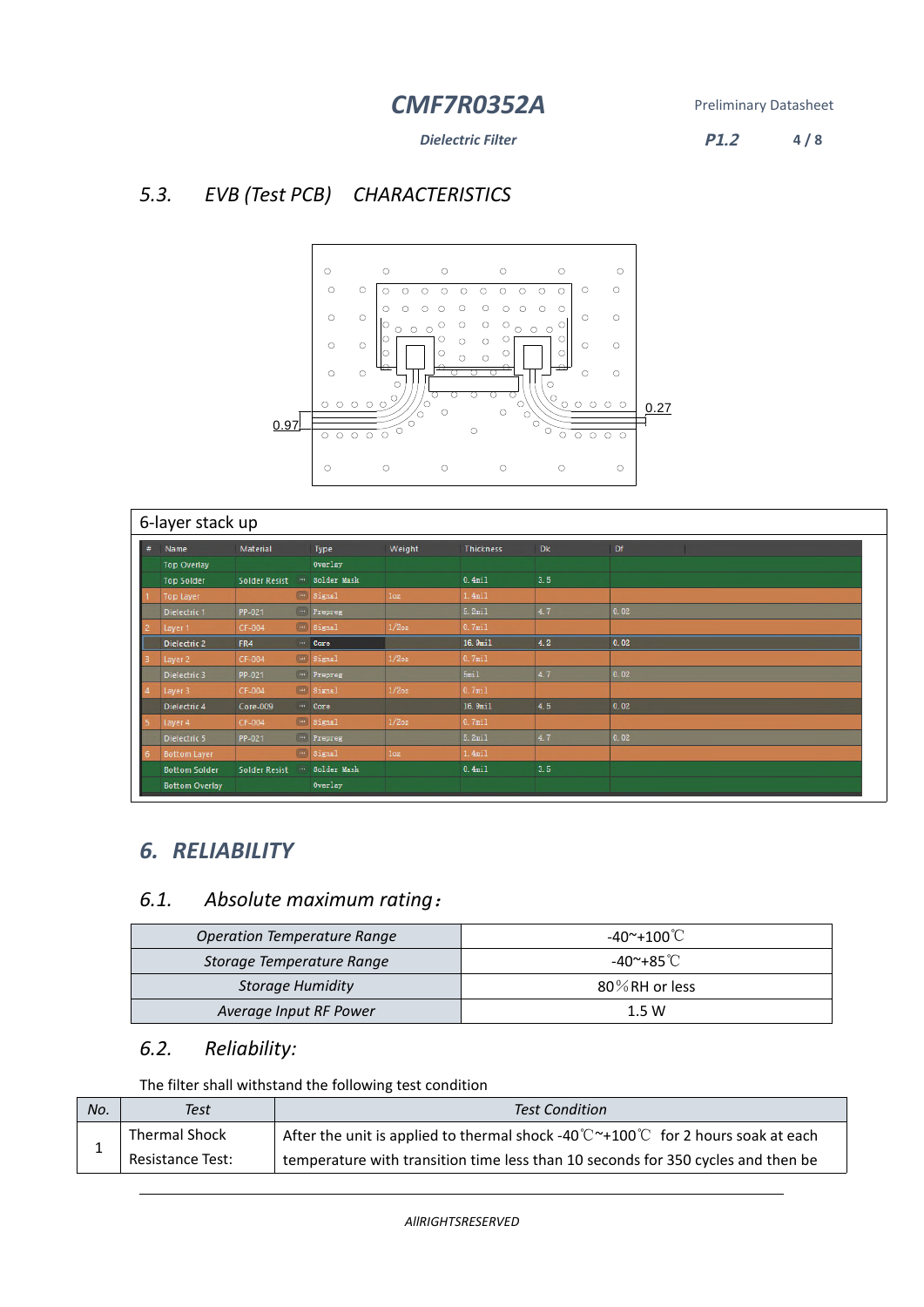### *Dielectric Filter* **P1.2 5 / 8**

|                |                             | left for more than 1 hour at $25\pm5^{\circ}$ in less than 65% relative humidity.              |  |  |  |  |
|----------------|-----------------------------|------------------------------------------------------------------------------------------------|--|--|--|--|
|                | Low Temperature             | Unit shall be subjected to the above condition for 500 hours and then be left for              |  |  |  |  |
| $\overline{2}$ | Storage Test:-40°C          | more than 2 hours at room temperature.                                                         |  |  |  |  |
|                | High Temperature            | Unit shall be subjected to the above condition for 500 hours and then be left for              |  |  |  |  |
| 3              | Storage Test:+100°C         | more than 2 hours at room temperature.                                                         |  |  |  |  |
|                | <b>Vibration Resistance</b> | The vibration frequency shall be varied within 10-500 Hz with the amplitude of                 |  |  |  |  |
| $\overline{4}$ | <b>Test</b>                 | 1.5mm for 20 minutes. Devices are applied to vibration in each of three mutually               |  |  |  |  |
|                |                             | perpendicular planes for 2 hours.                                                              |  |  |  |  |
|                | <b>Humidity Resistance</b>  | Unit shall be subjected to the $60\pm2\degree$ C, 95% relative humidity for 500 hours and then |  |  |  |  |
| 5              | <b>Test</b>                 | be left for more than 2 hours at $25\pm5^{\circ}$ in less than 65% relative humidity.          |  |  |  |  |
|                | <b>Bending Resist Test</b>  | Weld the product to the center part of the PCB with the thickness 1.6±0.2mm as                 |  |  |  |  |
| 6              |                             | the illustration shows, and keep exerting force arrow-ward on it at speed                      |  |  |  |  |
|                |                             | of:1mm/S, and hold for 5±1S at the position of 1.5mm                                           |  |  |  |  |
|                | <b>Adhesion Test</b>        | The device is subjected to be soldered on test PCB. Then apply 0.5Kg(5N) of force              |  |  |  |  |
| 7              |                             | for 10±1 seconds in the direction of arrow. (the soldering should be done by reflow            |  |  |  |  |
|                |                             | and be conducted with care so that the soldering is uniform and free of defect by              |  |  |  |  |
|                |                             | stress such as heat shock).                                                                    |  |  |  |  |
|                | <b>Mechanical Shock</b>     | A half sine wave shock with a maximum acceleration of 30 G's and duration of 11                |  |  |  |  |
| 8              | Resistance Test             | msec. Unit is applied in six directions at right angles to each other by three shocks          |  |  |  |  |
|                |                             | in each direction.                                                                             |  |  |  |  |

# *7. PACKAGING*

# *7.1. Reel and Carrier tape*(*1850pcs/Reel*)

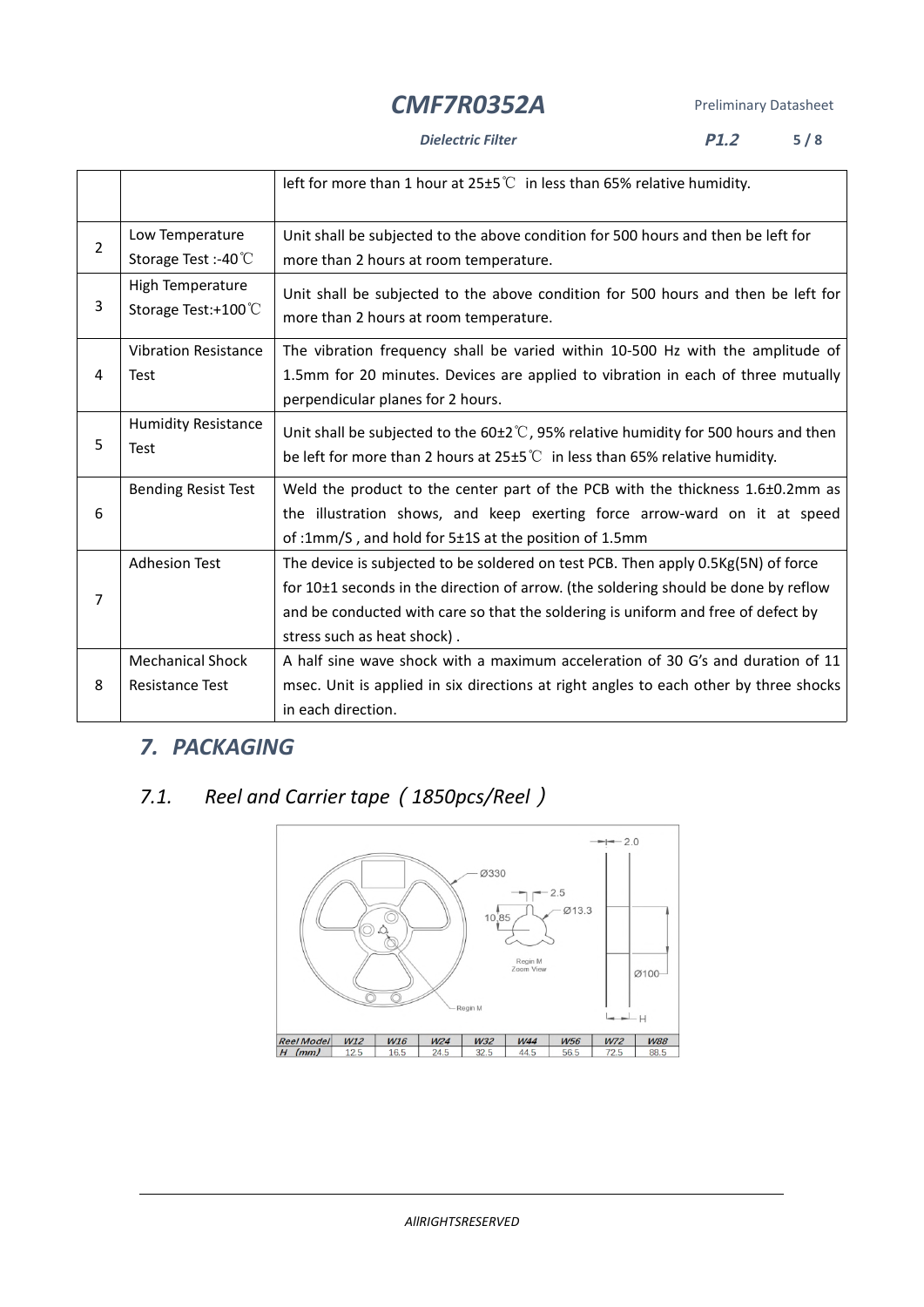*Dielectric Filter* **P1.2 6 / 8**



| <b>Package Dimension (mm)</b>                                        |     |    |  |  |  |  |                      |
|----------------------------------------------------------------------|-----|----|--|--|--|--|----------------------|
| <b>Reel No.</b><br>KО<br>W<br><b>BO</b><br>A0<br>P1<br><b>Device</b> |     |    |  |  |  |  | <b>Mark Quadrant</b> |
| CMF7R0352A                                                           | W24 | 24 |  |  |  |  |                      |

*7.2. Outer Carton*(*5 Inner Vacuum bag /Outer Carton*)



# *8. RECOMMENDED SOLDERING CONDITION*

## *8.1. Reflow condition*

- Pb-Free reflow condition is shown in the graph below.
- SAC305 solder paste is recommended.
- The temperature shown in the graph is the surface temperature of the filter body.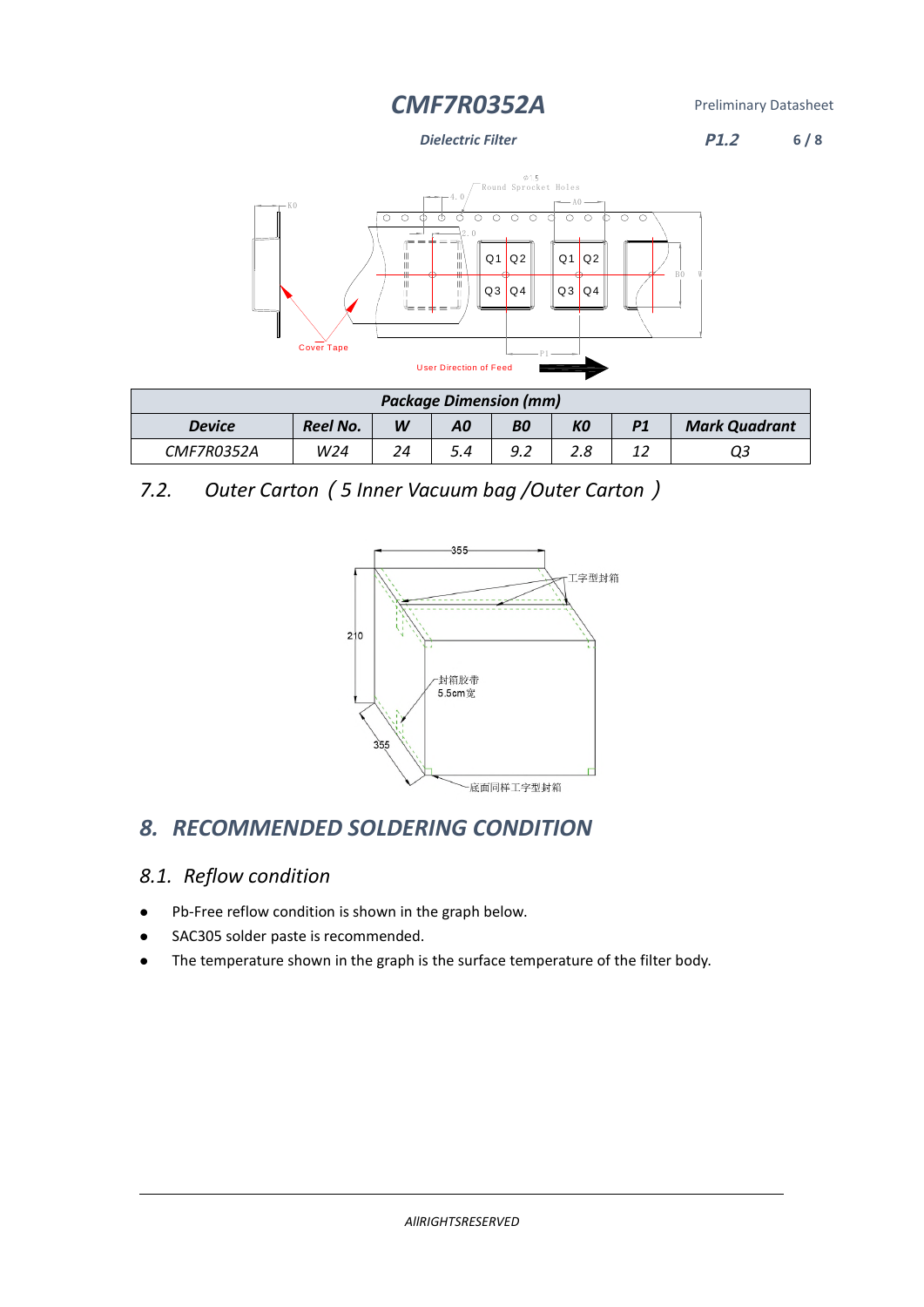*Dielectric Filter* **P1.2 7 / 8**



## *8.2. Notes*

- Soldering Iron is prohibited for installation or repairing of the filter.
- Use the hot gas repair station for removing and replacing the filter, do not exceed 250℃ (filter surface temperature) during rework.

## *9. NOTES*

- 9.1. This product is RoHS 2.0/HSF compliant.
- 9.2. Moisture Sensitivity Level: MSL-2.
- 9.3. The dielectric ceramic filter belongs to brittle products, it is necessary to avoid extreme heat and cold.
- 9.4. The solder area under the filter should be divided into smaller patches with narrow strips of resist area. This is to help the evacuation of the gasses generated from the solder paste during reflow process.
- 9.5. The filter will be tested on EVB with 50 $\Omega$  impedance, the performance should completely satisfy the specification requirements.
- 9.6. When the surface-mount filter is installed in metal cavity, to achieve best performance of the filter, it is recommended that the filter top is in contact with the metal housing with conductive spring or conductive sponge.